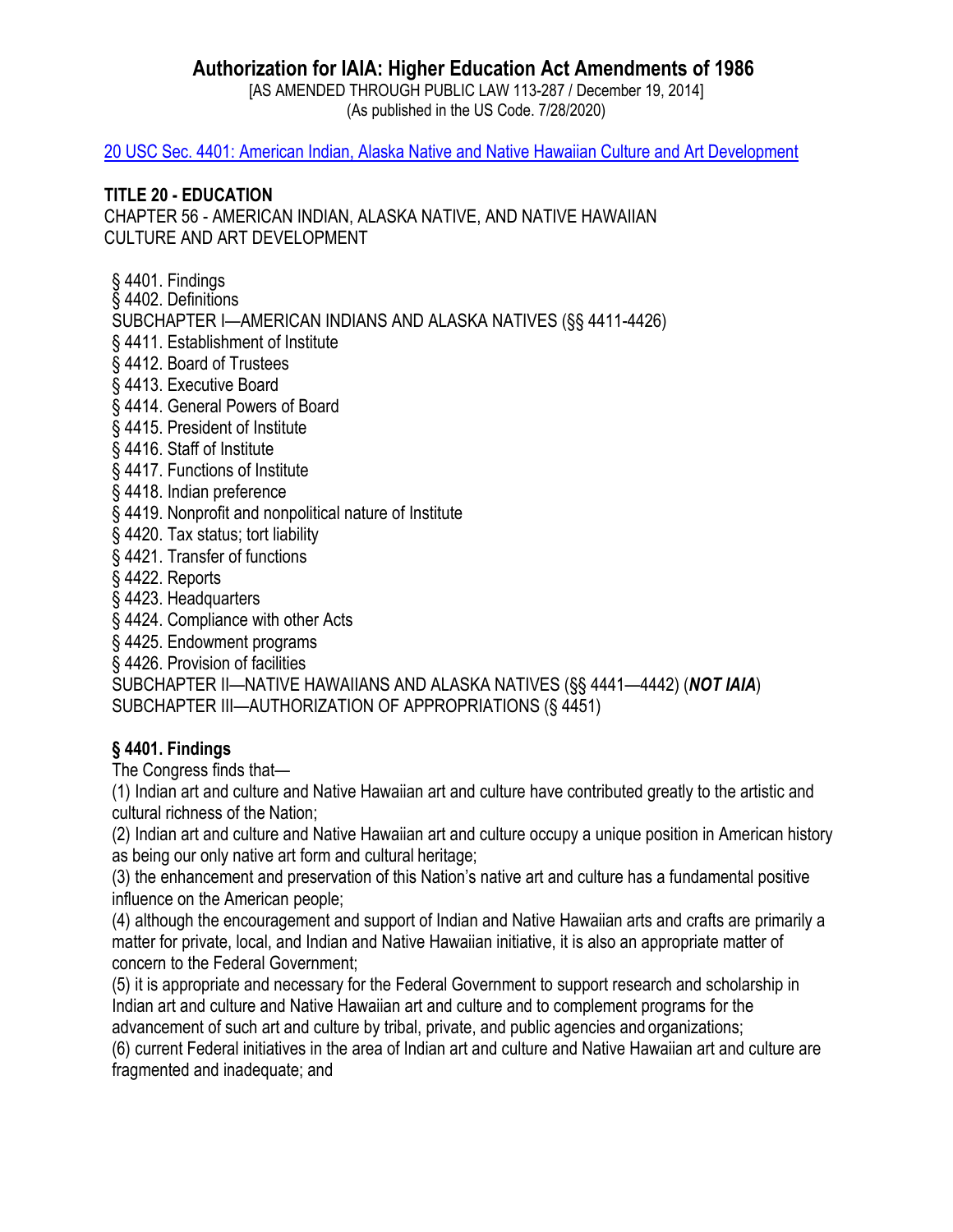(7) in order to coordinate the Federal Government's effort to preserve, support, revitalize, and disseminate Indian art and culture and Native Hawaiian art and culture, it is desirable to establish—

(A) a national Institute of American Indian and Alaska Native Culture and Arts Development, and

(B) a program for Native Hawaiian culture and arts development.

### **§ 4402. Definitions**

For the purpose of this chapter—

(1) The term "Indian art and culture" includes (but is not limited to) the traditional and contemporary expressions of Indian language, history, visual and performing arts, and crafts.

(2) The term "Native Hawaiian art and culture" includes the traditional and contemporary expressions of Native Hawaiian language, history, visual and performing arts, and crafts.

(3) The term "Institute" means the Institute of American Indian and Alaska Native Culture and Arts Development established by this chapter.

(4) The term "Indian" means any person who is a member of an Indian tribe.

(5) The term "Indian tribe" means any tribe, band, nation, or other organized group or community of Indians, including any Alaska Native village (as defined in, or established pursuant to, the Alaska Native Claims Settlement Act [\[43 U](http://www.law.cornell.edu/uscode/html/uscode43/usc_sup_01_43.html).S.C. [1601 e](http://www.law.cornell.edu/uscode/html/uscode43/usc_sec_43_00001601----000-.html)t seq.]), which is recognized as eligible for special programs and services provided by the United States to Indians because of their status as Indians.

(6) The term "Native Hawaiian" means any descendent of a person who, prior to 1778, was a native of the Hawaiian Islands.

(7) The term "Secretary" means the Secretary of the Interior.

(8) The term "Board" means the Board of Trustees of the Institute established under this chapter.

#### **§ 4411. Establishment of Institute**

(a) In general

There is hereby established a corporation to be known as the "Institute of American Indian and Alaska Native Culture and Arts Development", which shall be under the direction and control of a Board of Trustees established under section [4412 o](http://www.law.cornell.edu/uscode/html/uscode20/usc_sec_20_00004412----000-.html)f this title.

(b) Succession and amendment of charter

The corporation established under subsection (a) of this section shall have succession until dissolved by Act of Congress. Only the Congress shall have the authority to revise or amend the charter of such corporation.

### **§ 4412. Board of Trustees**

(a) Composition

(1) The Board of Trustees of the Institute shall be composed of 13 voting members and 6 nonvoting members as follows:

(A) Subject to the provisions of subsection (i) of this section, the voting members shall be appointed by the President of the United States, not later than 180 days after October 17, 1986, from among individuals from private life who are Indians, or other individuals, widely recognized in the field of Indian art and culture and who represent diverse political views, and diverse fields of expertise, including finance, law, fine arts, and higher education administration.

(B) The nonvoting members shall consist of—

(i) 2 Members of the House of Representatives appointed by the Speaker of the House of Representatives in consultation with the Minority Leader of the House of Representatives;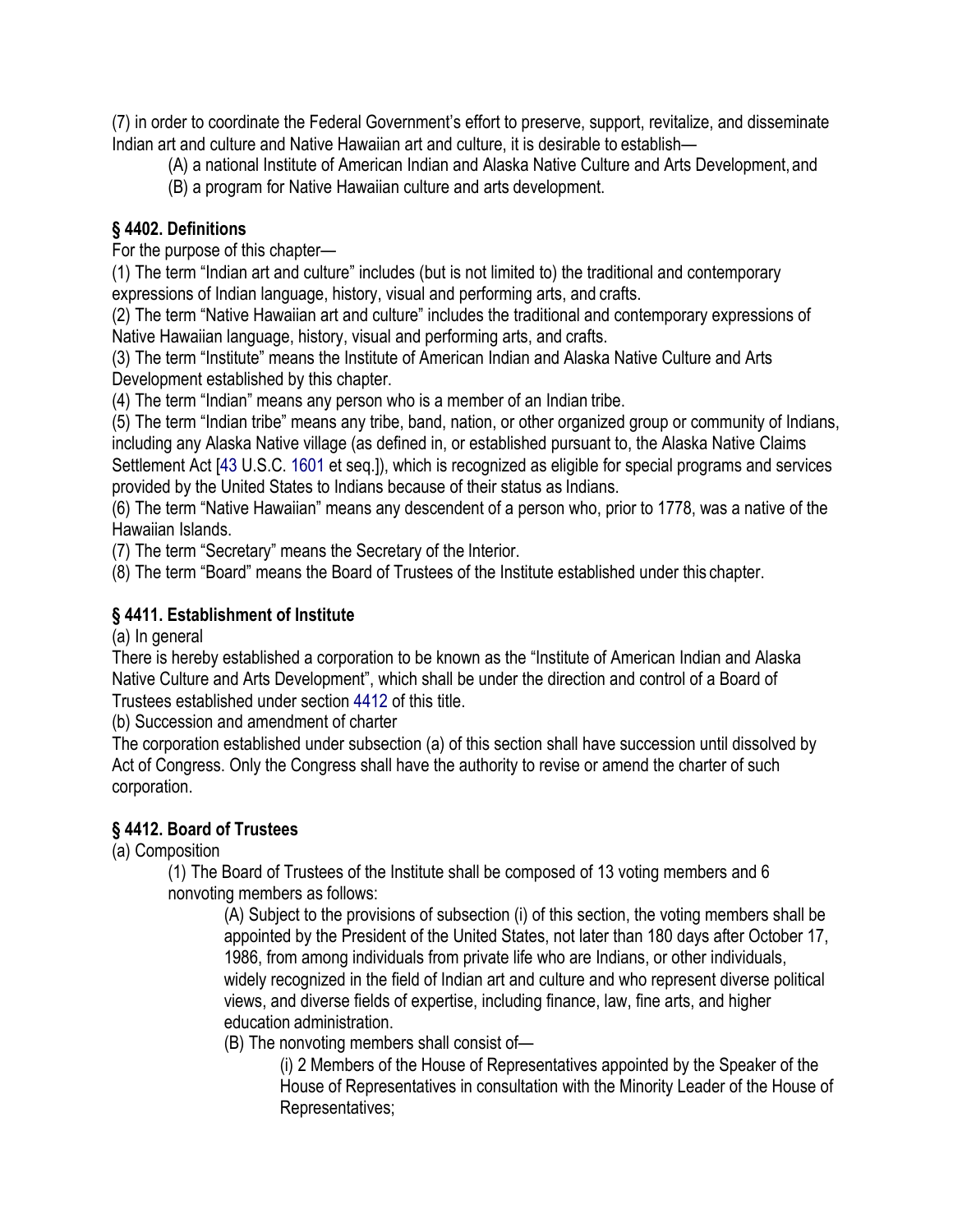(ii) 2 Members of the Senate appointed by the President pro tempore of the Senate, upon the recommendation of the Majority Leader and the Minority Leader of the Senate;

(iii) the President of the Institute, ex officio; and

(iv) the president of the student body of the Institute, ex officio.

(2) In making appointments pursuant to paragraph (1)(A), the President of the United States shall—

(A) consult with the Indian tribes and the various organizations of Indians;

(B) publish in the Federal Register an announcement of the expiration of terms no less than 4 months before such expiration;

(C) solicit nominations from Indian tribes and various Indian organizations to fill the vacancies;

(D) give due consideration to the appointment of individuals who will provide appropriate regional and tribal representation on the Board; and

(E) ensure that a majority of the Board appointed under paragraph (1)(A) are Indians.

(3) The President shall carry out the activities described in subparagraphs (B) and (C) ofparagraph (2) through the Board. The Board may make recommendations based upon the nominations received, may make recommendations of its own, and may review and make comments to the President or the President's appointed staff on individuals being considered by the President for whom no nominations have been received.

(4) Members of Congress appointed under this section, or their designees, shall be entitled to attend all meetings of the Board and to provide advice to the Board on any matter relating to the Institute.

(b) Terms of office

(1) Except as otherwise provided in this section, members shall be appointed for terms of office of 6 years.

(2) The terms of office on the Board for the Members of the House of Representatives and of the Senate shall expire at the end of the congressional term of office during which such Member or Senator was appointed to the Board.

(3) Of the members of the Board first appointed under subsection  $(a)(1)(A)$  of this section—

(A) 4 shall be appointed for terms of office of 2 years;

(B) 4 shall be appointed for terms of office of 4 years; and

(C) 5 shall be appointed for terms of office of 6 years,

as determined by the drawing of lots during the first meeting of the Board.

(4) No member of the Board appointed under subsection (a)(1)(A) of this section shall be eligible to serve in excess of 2 consecutive terms, but may continue to serve until such member's successor is appointed.

(c) Vacancies

Any member of the Board appointed under subsection (a) of this section to fill a vacancy occurring before the expiration of the term to which such member's predecessor was appointed shall be appointed for the remainder of such term. If the vacancy occurs prior to the expiration of the term of a member of the Board appointed under subsection (a)(1)(B) of this section, a replacement shall be appointed in the same manner in which the original appointment was made.

(d) Removal

No member of the Board may be removed during the term of office of such member except for just and sufficient cause.

(e) Chairman and Vice Chairman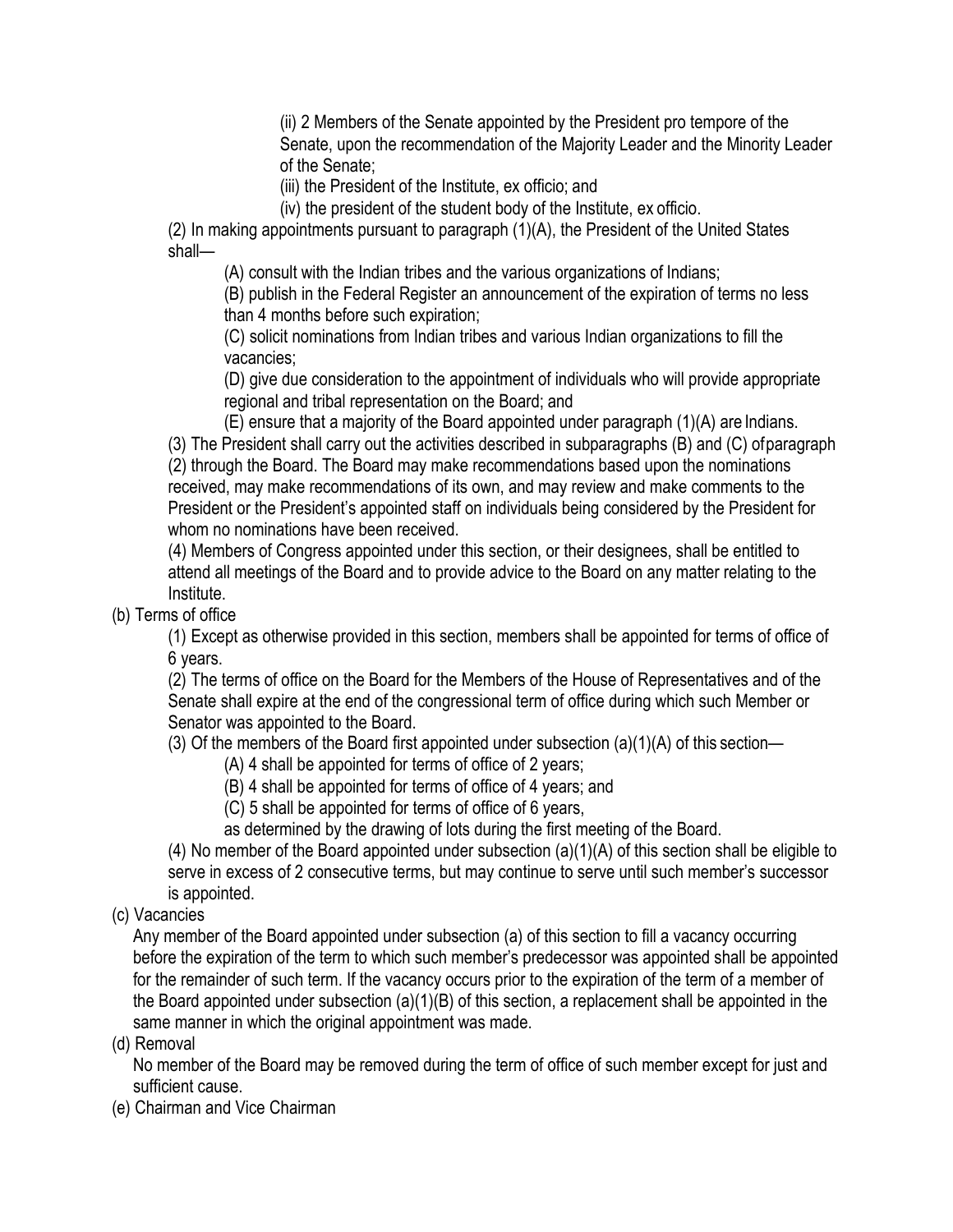The President of the United States shall designate the initial Chairman and Vice Chairman of the Board from among the members of the Board appointed pursuant to subsection (a)(1)(A) of this section. Such Chairman and Vice Chairman so designated shall serve for 12 calendar months. Thereafter, the Chairman and Vice Chairman shall be elected from among the members of the Board appointed pursuant to subsection (a)(1)(A) of this section and shall serve for terms of 2 years. In the case of a vacancy in the office of Chairman or Vice Chairman, such vacancy shall be filled by the members of the Board appointed pursuant to subsection (a)(1)(A) of this section, and the member filling such vacancy shall serve for the remainder of the unexpired term.

(f) Quorum

Unless otherwise provided by the bylaws of the Institute, a majority of the members appointed under subsection (a)(1)(A) of this section shall constitute a quorum.

(g) Powers

The Board is authorized—

(1) to formulate the policy of the Institute;

(2) to direct the management of the Institute; and

(3) to make such bylaws and rules as it deems necessary for the administration of its functions

under this chapter, including the organization and procedures of the Board.

### (h) Compensation

Members of the Board appointed pursuant to subsection (a)(1)(A) of this section shall, for each day they are engaged in the performance of the duties under this chapter, receive compensation at the rate of \$125 per day, including travel time. All members of the Board, while so serving away from their homes or regular places of business, shall be allowed travel expenses (including per diem in lieu of subsistence), as authorized by section [5703 o](http://www.law.cornell.edu/uscode/html/uscode05/usc_sec_05_00005703----000-.html)f title [5 f](http://www.law.cornell.edu/uscode/html/uscode05/usc_sup_01_5.html)or persons in Government service employed intermittently. (i) Appointment exception for continuity

(1) In order to maintain the stability and continuity of the Board, the Board shall have the power to recommend the continuation of members on the Board pursuant to the provisions of this subsection. When the Board makes such a recommendation, the Chairman of the Board shall transmit the recommendation to the President no later than 75 days prior to the expiration of the term of the member.

(2) If the President has not transmitted to the Senate a nomination to fill the position of a member covered by such a recommendation within 60 days from the date that the member's term expires, the member shall be deemed to have been reappointed for another full term to the Board, with all the appropriate rights and responsibilities.

(3) This subsection shall not be construed to permit less than 7 members of the Board to be Indians. If an extension of a term under paragraph (2) would result in less than 7 members being Indians, the term of the member covered by paragraph (2) shall be deemed to expire 60 days after the date upon which it would have been deemed to expire without the operation of this subsection, except that the provisions of subsection (b)(4) of this section, relating to continuation of service pending replacement, shall continue to apply.

### **§ 4413. Executive Board**

#### (a) Composition

The Board shall have an Executive Board composed of—

(1) the chairman of the Board;

(2) the vice chairman of the Board;

(3) the secretary of the Board;

(4) the treasurer of the Board; and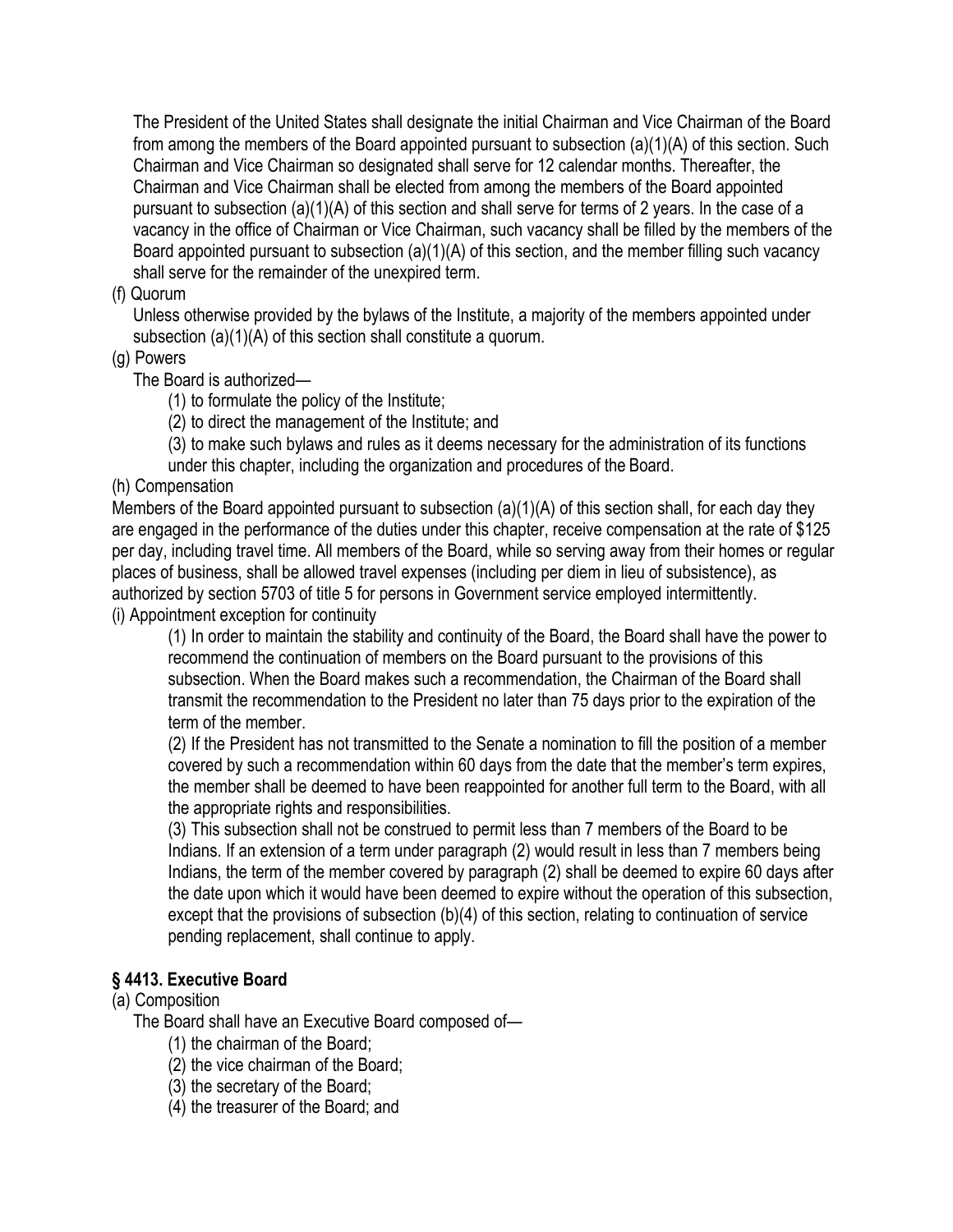(5) an at-large member of the Board elected by the Board at its initial meeting.

(b) Vacancies

In the case of any vacancy which occurs in the position of at-large member before the expiration of such member's term, the Board shall elect a replacement to complete that term.

(c) Meetings

The Executive Board shall hold not more than 4 regular meetings per calendar year. Special meetings may be held upon the call of the chairman or 3 members of the Executive Board.

(d) Quorum

A majority of the Executive Board shall constitute a quorum.

(e) Powers

The Executive Board may hold and use all the powers of the Board, subject to the approval of the Board.

### **§ 4414. General powers of Board**

(a) In general

In carrying out the provisions of this chapter, the Board shall have the power, consistent with the provisions of this chapter—

(1) to adopt, use, and alter a corporate seal;

(2) to make agreements and contracts with persons, Indian tribes, and private or governmental entities and to make payments or advance payments under such agreements or contract [\[1\]](http://www.law.cornell.edu/uscode/html/uscode20/usc_sec_20_00004414----000-.html#FN-1) without regard to section [3324 o](http://www.law.cornell.edu/uscode/html/uscode31/usc_sec_31_00003324----000-.html)f title [31;](http://www.law.cornell.edu/uscode/html/uscode31/usc_sup_01_31.html)

(3) any other provision of law to the contrary notwithstanding, to enter into joint development ventures with public or private commercial or noncommercial entities for development of facilities to meet the plan required under section [4426 o](http://www.law.cornell.edu/uscode/html/uscode20/usc_sec_20_00004426----000-.html)f this title, if the ventures are related to and further the mission of the Institute;

(4) to sue and be sued in its corporate name and to complain and defend in any court of competent jurisdiction:

(5) to represent itself, or to contract for representation, in all judicial, legal, and otherproceedings; (6) with the approval of the agency concerned, to make use of services, facilities, and property of any board, commission, independent establishment, or executive agency or department of the executive branch in carrying out the provisions of this chapter and to pay for such use (such payments to be credited to the applicable appropriation that incurred the expense);

(7) to use the United States mails on the same terms and conditions as the executive departments of the United States Government;

(8) to obtain the services of experts and consultants in accordance with the provisions of section [3109 o](http://www.law.cornell.edu/uscode/html/uscode05/usc_sec_05_00003109----000-.html)f title [5 a](http://www.law.cornell.edu/uscode/html/uscode05/usc_sup_01_5.html)nd to accept and utilize the services of voluntary and noncompensated personnel and reimburse them for travel expenses, including per diem, as authorized by section [5703 o](http://www.law.cornell.edu/uscode/html/uscode05/usc_sec_05_00005703----000-.html)f titl[e](http://www.law.cornell.edu/uscode/html/uscode05/usc_sup_01_5.html) [5;](http://www.law.cornell.edu/uscode/html/uscode05/usc_sup_01_5.html)

(9) to solicit, accept, and dispose of gifts, bequests, devises of money, securities, and other properties of whatever character, for the benefit of the Institute;

(10) to receive grants from, and enter into contracts and other arrangements with, Federal, State, or local governments, public and private agencies, organizations, institutions, andindividuals; (11) to acquire, hold, maintain, use, operate, and dispose of such real property, including improvements thereon, personal property, equipment, and other items, as may be necessary to enable the Board to carry out the purpose of this chapter;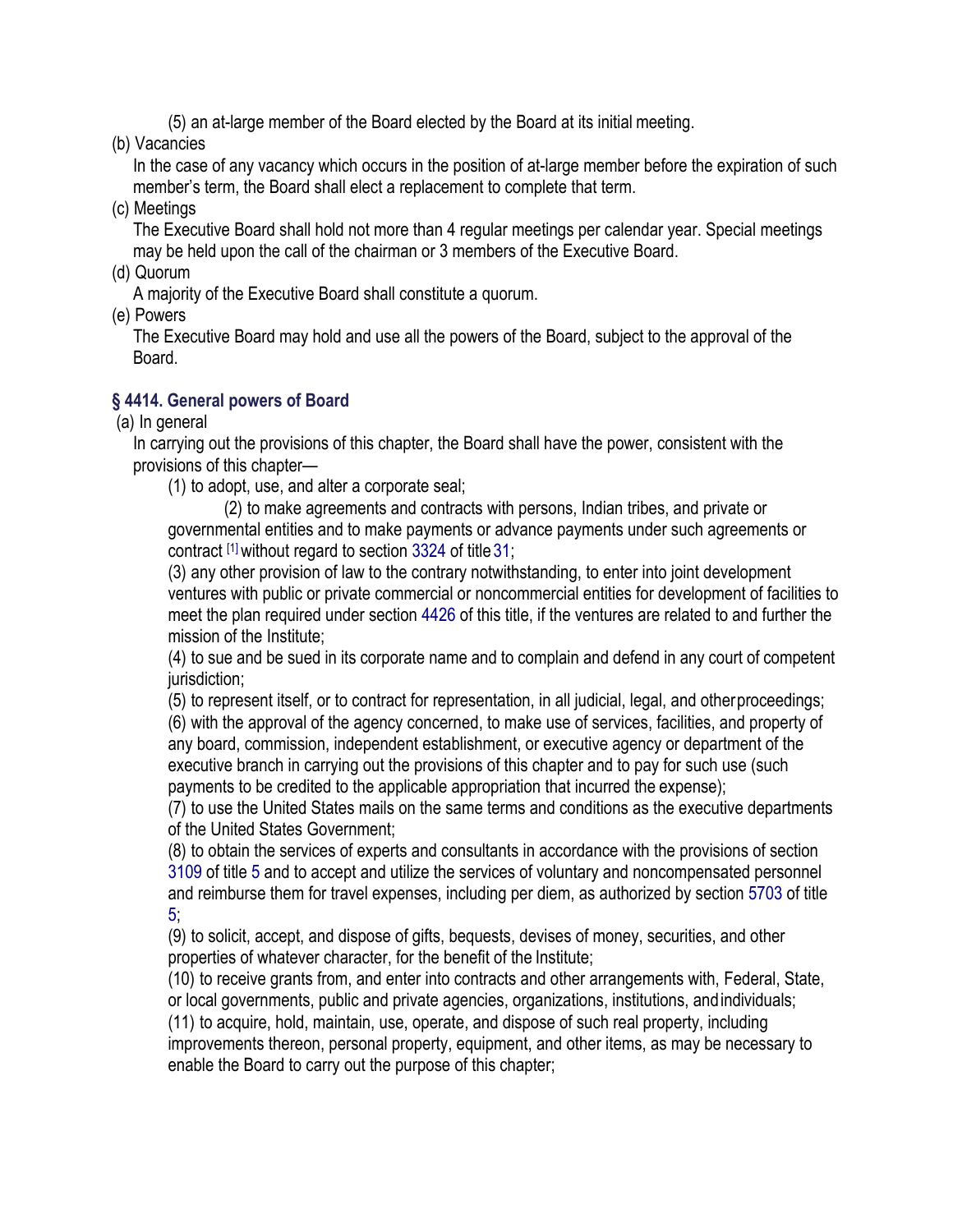(12) to the extent not already provided by law, to obtain insurance to cover all activities of the Institute, including coverage relating to property and liability, or make other provisions against losses;

(13) to use any funds or property received by the Institute to carry out the purpose of this chapter, including the authority to designate on an annual basis a portion, not to exceed 10 percent, of the funds appropriated pursuant to section [4451 o](http://www.law.cornell.edu/uscode/html/uscode20/usc_sec_20_00004451----000-.html)f this title for investment, without regard to any other provision of law regarding investment or disposition of federally appropriated funds, on a short-term basis for the purpose of maximizing yield and liquidity of such funds; and

(14) to exercise all other lawful powers necessarily or reasonably related to the establishment of the Institute in order to carry out the provisions of this chapter and the exercise of the powers, purposes, functions, duties, and authorized activities of the Institute.

(b) Accounting for non-Federal funds

Any funds received by, or under the control of, the Institute that are not Federal funds shall be accounted for separately from Federal funds.

(c) Interest and investments

Interest and earnings on amounts received by the Institute pursuant to section [4451 o](http://www.law.cornell.edu/uscode/html/uscode20/usc_sec_20_00004451----000-.html)f this title invested under subsection (a)(12)  $[2]$  of this section shall be the property of the Institute and shall be expended to carry out this chapter. The Board shall be held to a reasonable and prudent standard of care, given such information and circumstances as existed when the decision is made, in decisions involving investment of funds under subsection  $(a)(12)$   $[2]$  of this section.

[1] So in original. Probably should be "contracts".

[2] See References in Text note below.

### **§ 4415. President of Institute**

(a) Appointment

The Institute shall have a President who shall be appointed by the Board. The President of the Institute shall serve as the chief executive officer of the Institute. Subject to the direction of the Board and the general supervision of the Chairman of the Board, the President of the Institute shall have the responsibility for carrying out the policies and functions of the Institute and shall have authority over all personnel and activities of the Institute.

(b) Compensation

The President of the Institute shall be paid at a rate not to exceed the maximum rate of basic pay payable for grade GS–18 of the General Schedule.

## **§ 4416. Staff of Institute**

(a) Exemption from civil service

Except as otherwise provided in this section, title 5 shall not apply to the Institute.

(b) Appointment and compensation

(1) The President of the Institute, with the approval of the Board, shall have the authority to appoint, fix the compensation of (including health and retirement benefits), and prescribe the duties of, such officers and employees as the President of the Institute deems necessary for the efficient administration of the Institute.

(2) The President of the Institute shall fix the basic compensation for officers and employees of the Institute at rates comparable to the rates in effect under the General Schedule for individuals with comparable qualifications and positions, to whom chapte[r 51 o](http://www.law.cornell.edu/uscode/html/uscode05/usc_sup_01_5_10_III_20_D_30_51.html)f title [5 a](http://www.law.cornell.edu/uscode/html/uscode05/usc_sup_01_5.html)pplies. If theBoard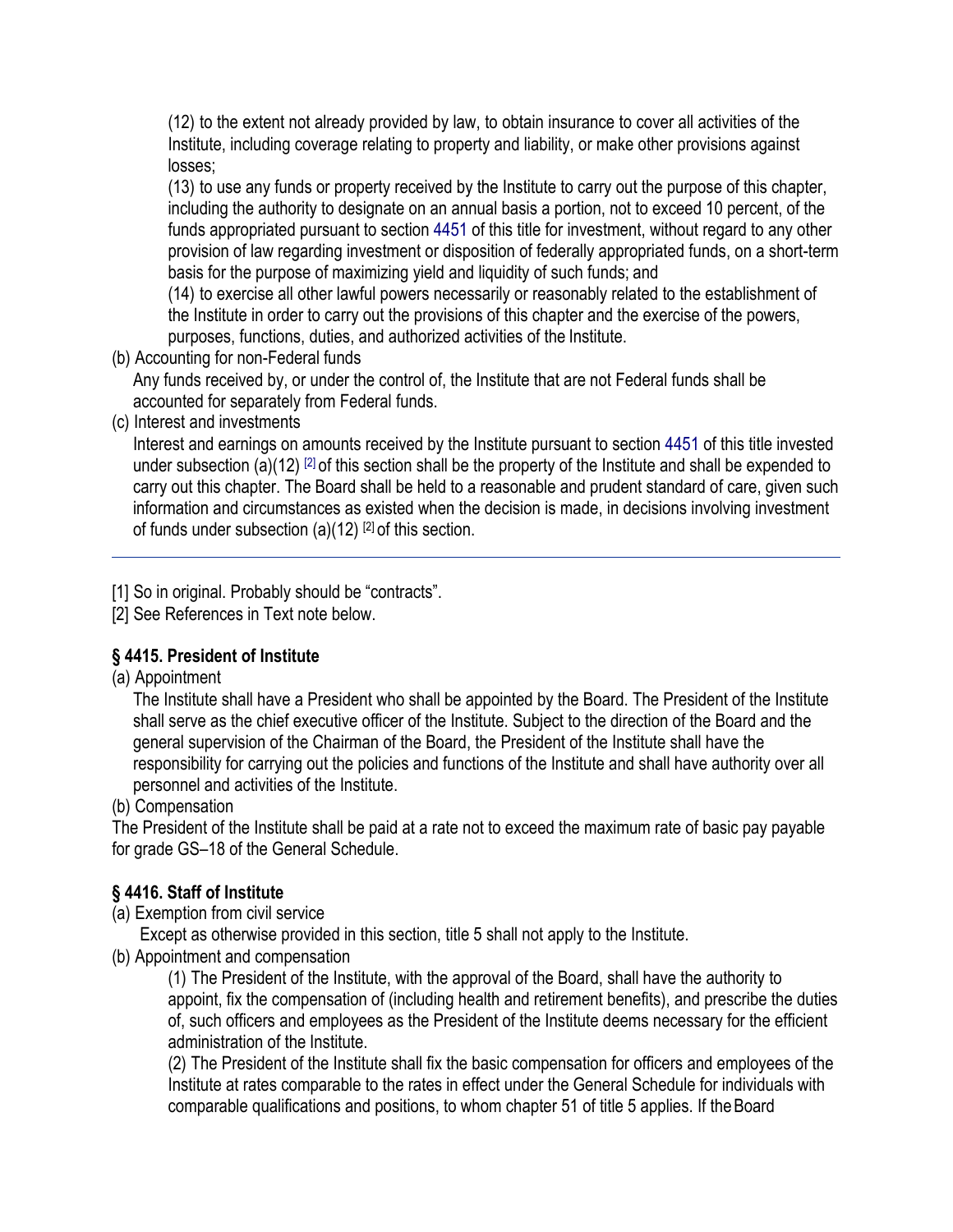determines that such action is necessary for purposes of recruitment or retention of officers or employees necessary to the functions of the Institute, the Board is authorized, by formal action, to establish a rate of, or a range for, basic compensation that is comparable to the rate of compensation paid to officers or employees having similar duties and responsibilities in other institutions of higher education.

(3)(A) Not later than 180 days after the President of the Institute is appointed, the President of the Institute shall make policies and procedures governing—

(i) the establishment of positions at the Institute,

(ii) basic compensation for such positions (including health and retirement benefits),

(iii) entitlement to compensation,

(iv) conditions of employment,

(v) discharge from employment,

(vi) the leave system, and

(vii) such other matters as may be appropriate.

(B) Rules and regulations promulgated with respect to discharge and conditions of employment shall require—

(i) that procedures be established for the rapid and equitable resolution of grievances of such individuals; and

(ii) that no individual may be discharged without notice of the reasons therefor and an opportunity for a hearing under procedures that comport with the requirements of due process.

(c) Appeal to Board

Any officer or employee of the Institute may appeal to the Board any determination by the President of the Institute to not re-employ or to discharge such officer or employee. Upon appeal, the Board may, in writing, overturn the determination of the President of the Institute with respect to the employment of such officer or employee.

(d) No reduction in classification or compensation

Individuals who elect to remain civil service employees shall be transferred in accordance with applicable laws and regulations relating to the transfer of functions and personnel, except that any such transfer shall not result in a reduction in classification or compensation with respect to any such individual for at least one year after the date on which such transfer occurs.

(e) Leave

(1) Any individual who—

(A) elects under subsection (g) of this section to be covered under the provisions of this section, or

(B) is an employee of the Federal Government and is transferred or reappointed, without a break in service, from a position under a different leave system to the Institute, shall be credited for purposes of the leave system provided under rules and regulations promulgated pursuant to subsection (b) of this section, with the annual and sick leave to the credit of such individual immediately before the effective date of such election, transfer, or reappointment.

(2) Upon termination of employment with the Institute, any annual leave remaining to the credit of an individual within the purview of this section shall be liquidated in accordance with sections [5551](http://www.law.cornell.edu/uscode/html/uscode05/usc_sec_05_00005551----000-.html) [\(a\) a](http://www.law.cornell.edu/uscode/html/uscode05/usc_sec_05_00005551----000-.html#a)nd [6306 o](http://www.law.cornell.edu/uscode/html/uscode05/usc_sec_05_00006306----000-.html)f title [5, e](http://www.law.cornell.edu/uscode/html/uscode05/usc_sup_01_5.html)xcept that leave earned or accrued under rules and regulations promulgated pursuant to subsection (b) of this section shall not be so liquidated.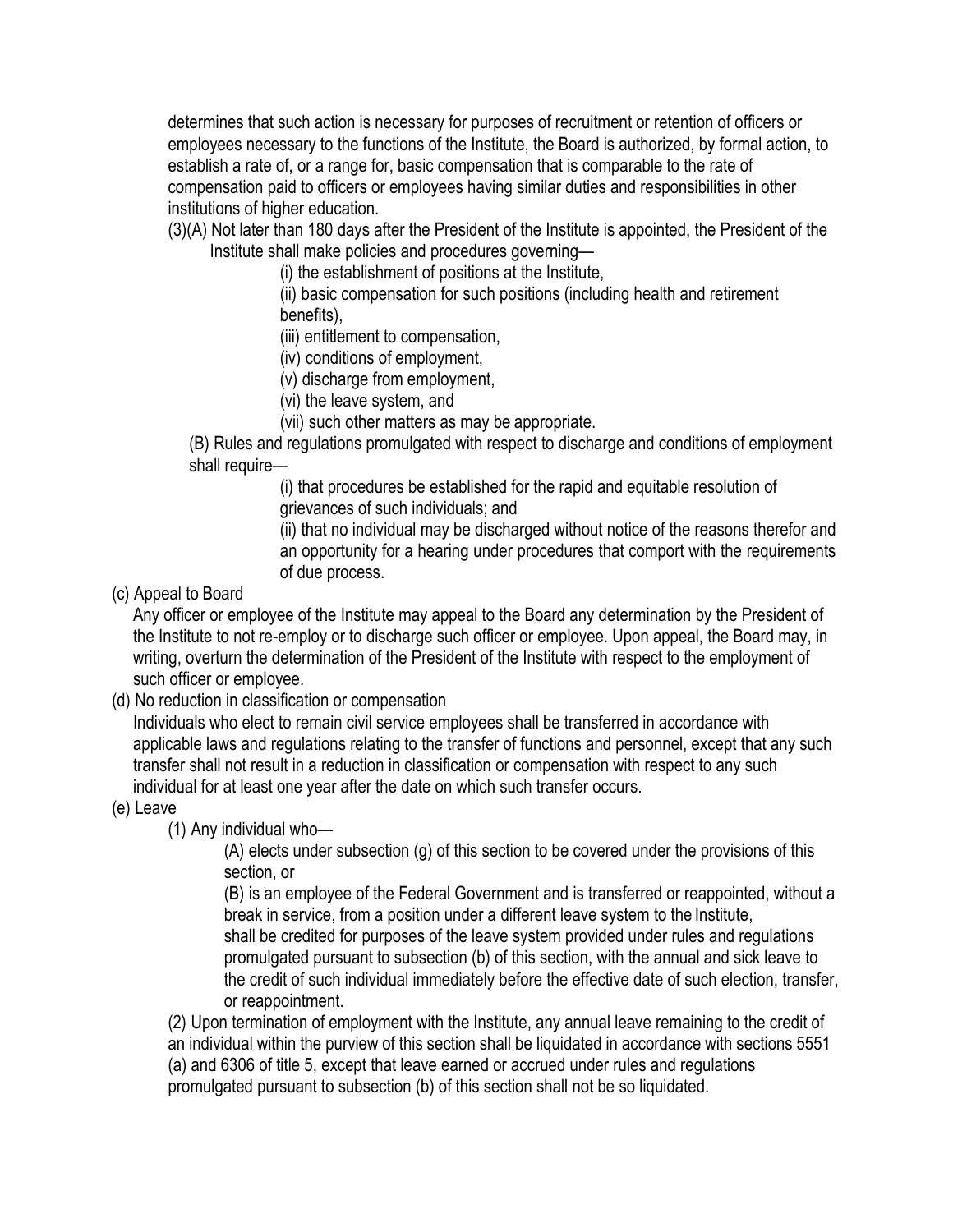(3) In the case of any individual who is transferred, promoted, or reappointed, without break in service, to a position in the Federal Government under a different leave system, any remaining leave to the credit of such person earned or credited under the rules and regulations promulgated pursuant to subsection (b) of this section shall be transferred to the credit of such individual in the employing agency on an adjusted basis in accordance with the rules and regulations which shall be promulgated by the Office of Personnel Management.

(f) Applicability

(1) This section shall apply to any individual appointed after October 17, 1986, for employment in the Institute. Except as provided in subsections (d) and (g) of this section, the enactment of this chapter shall not affect—

(A) the continued employment of any individual employed before October 17, 1986; or

(B) such individual's right to receive the compensation attached to such position.

(2) This section shall not apply to an individual whose services are procured by the Institute pursuant to a written procurement contract.

(3) This section shall not apply to employees of an entity performing services pursuant to a written contract with the Institute.

(g) Termination of civil service positions

(1) On June 30, 1989, any position at the Institute which is occupied by an individual in the civil service shall terminate. During such period, such individual may make an irrevocable election to be covered under the provisions of this section, except that any such individual who is subject to subchapter [III o](http://www.law.cornell.edu/uscode/html/uscode05/usc_sup_01_5_10_III_20_G_30_83_40_III.html)f chapter [83 o](http://www.law.cornell.edu/uscode/html/uscode05/usc_sup_01_5_10_III_20_G_30_83.html)f title [5 m](http://www.law.cornell.edu/uscode/html/uscode05/usc_sup_01_5.html)ay elect to continue to be subject to such subchapter, and any such individual who is subject to chapter 84 of such title may elect to continue to be subject to such chapter.

(2) Any individual who makes an election under paragraph (1) to continue to be subject to subchapter [III o](http://www.law.cornell.edu/uscode/html/uscode05/usc_sup_01_5_10_III_20_G_30_83_40_III.html)f chapter [83 o](http://www.law.cornell.edu/uscode/html/uscode05/usc_sup_01_5_10_III_20_G_30_83.html)f title [5 o](http://www.law.cornell.edu/uscode/html/uscode05/usc_sup_01_5.html)r chapter 84 of such title shall, so long as continually employed by the Institute without a break in service subject to such subchapter or such chapter 84, as the case may be, continue to be treated as an employee subject to such subchapter or such chapter 84, as the case may be. Employment by the Institute without a break of continuity in service shall be considered to be employment by the United States Government for the purpose of such subchapter or such chapter 84, as the case may be. The Institute shall be responsible for making the contributions required to be made by an employing agency under such subchapter or such chapter 84, as the case may be.

(h) Collective bargaining

The Institute shall be considered an agency for the purpose of chapter [71 o](http://www.law.cornell.edu/uscode/html/uscode05/usc_sup_01_5_10_III_20_F_30_71.html)f title [5.](http://www.law.cornell.edu/uscode/html/uscode05/usc_sup_01_5.html)

(i) Workmen's compensation

Employees of the Institute shall receive compensation for work injuries and illnesses in accordance with chapter [81 o](http://www.law.cornell.edu/uscode/html/uscode05/usc_sup_01_5_10_III_20_G_30_81.html)f title [5.](http://www.law.cornell.edu/uscode/html/uscode05/usc_sup_01_5.html)

## **§ 4417. Functions of Institute**

### (a) Primary functions

The primary functions of the Institute shall be—

(1) to provide scholarly study of, and instruction in, Indian art and culture, and

(2) to establish programs which culminate in the awarding of degrees in the various fields of Indian art and culture.

(b) Administrative entities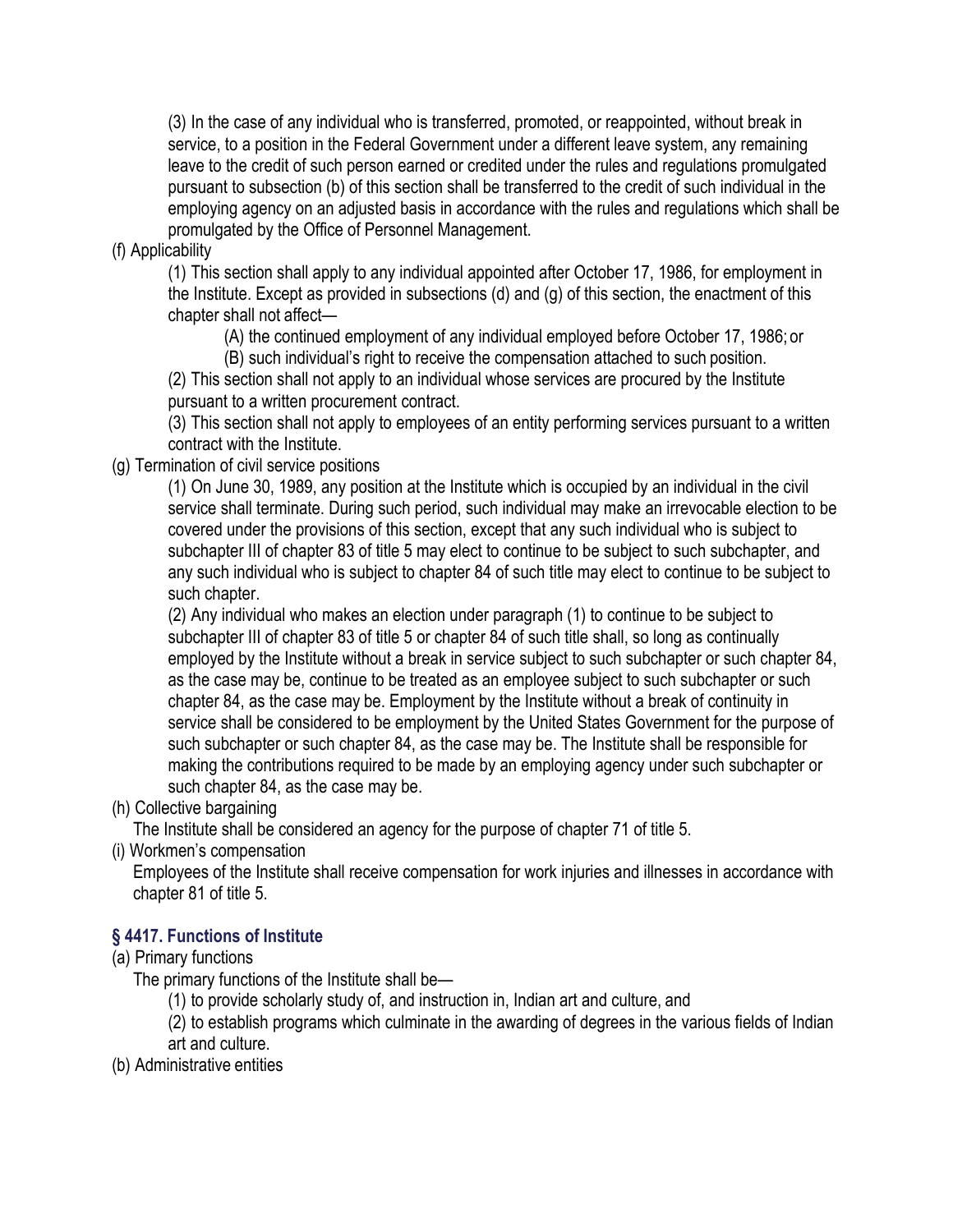(1) The Board shall be responsible for establishing the policies and internal organization that relate to the control and monitoring of all subdivisions, administrative entities, and departments of the Institute.

(2) The specific responsibilities of each subdivision, entity, and department of the Institute are solely within the discretion of the Board, or its designee.

(3) The Board shall establish, within the Institute, departments for the study of culture and arts and for research and exchange, and a museum. The Board shall establish the areas of competency for the departments created under this paragraph, which may include (but are not limited to) Departments of Arts and Sciences, Visual Arts, Performing Arts, Language, Literature and Museology and a learning resources center, programs of institutional support and development, research programs, fellowship programs, seminars, publications, scholar-in-residence programs and inter-institutional programs of cooperation at national and international levels.

(c) Other programs

In addition to the centers and programs described in subsection (b) of this section, the Institute shall develop such programs and centers as the Board determines are necessary to—

(1) foster research and scholarship in Indian art and culture through—

(A) resident programs;

(B) cooperative programs; and

(C) grant programs;

(2) complement existing tribal programs for the advancement of Indian art and culture; and

(3) coordinate efforts to preserve, support, revitalize, and develop evolving forms of Indian art and culture.

# **§ 4418. Indian preference**

(a) In general

Notwithstanding any other provision of Federal or State law, the Institute is authorized to develop a policy or policies for the Institute to extend preference to Indians in—

(1) admissions to, and enrollment in, programs conducted by the Institute,

- (2) employment by the Institute, and
- (3) contracts, fellowships, and grants awarded by the Institute.
- (b) Hiring preference

In carrying out section [4416](http://www.law.cornell.edu/uscode/html/uscode20/usc_sec_20_00004416----000-.html) [\(b\)\(1\) o](http://www.law.cornell.edu/uscode/html/uscode20/usc_sec_20_00004416----000-.html#b_1)f this title, the President of the Institute shall, to the maximum extent practicable, give preference in hiring to Indians.

## **§ 4419. Nonprofit and nonpolitical nature of Institute**

(a) Stock

The Institute shall have no power to issue any shares of stock or to declare or pay any dividends.

(b) Nonprofit nature

No part of the income or assets of the Institute shall inure to the benefit of any director, officer, employee, or any other individual except as salary or reasonable compensation for services.

(c) Nonpolitical nature

The Institute may not contribute to, or otherwise support, any political party or candidate for elective public office.

## **§ 4420. Tax status; tort liability**

(a) Tax status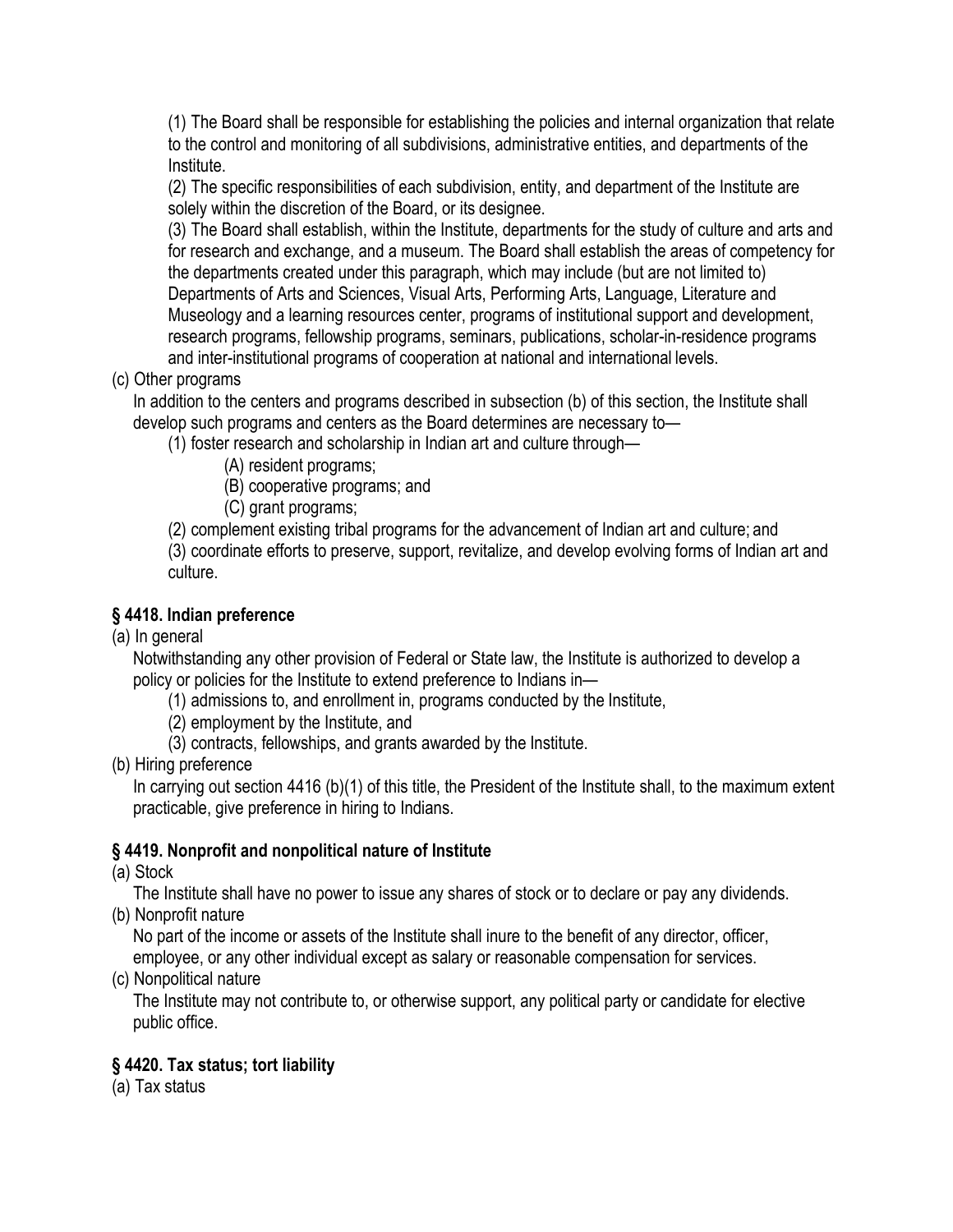The Institute and the franchise, capital, reserves, income, and property of the Institute shall be exempt from all taxation now or hereafter imposed by the United States, by any Indian tribe, or by any State or political subdivision thereof.

(b) Tort liability

(1) The Institute shall be subject to liability relating to tort claims only to the extent a Federal agency is subject to such liability under chapter [171 o](http://www.law.cornell.edu/uscode/html/uscode28/usc_sup_01_28_10_VI_20_171.html)f title [28.](http://www.law.cornell.edu/uscode/html/uscode28/usc_sup_01_28.html)

(2) For purposes of chapter [171 o](http://www.law.cornell.edu/uscode/html/uscode28/usc_sup_01_28_10_VI_20_171.html)f title [28, t](http://www.law.cornell.edu/uscode/html/uscode28/usc_sup_01_28.html)he Institute shall be treated as a Federal agency (within the meaning of section 2671 of such title).

(3) For purposes of chapter [171 o](http://www.law.cornell.edu/uscode/html/uscode28/usc_sup_01_28_10_VI_20_171.html)f title [28, t](http://www.law.cornell.edu/uscode/html/uscode28/usc_sup_01_28.html)he President of the Institute shall be deemed the head of the Agency.

## **§ 4421. Transfer of functions**

(a) Institute of American Indian Arts

There are hereby transferred to the Institute of American Indian and Alaska Native Culture and Art Development, and such Institute shall perform, the functions of the Institute of American Indian Arts established by the Secretary in 1962.

(b) Certain matters relating to transferred functions

(1) Subject to subsection (d) of this section, all personnel, liabilities, contracts, real property (including the collections of the museum located on the site known as the "Santa Fe Indian School" but not the museum building), personal property, assets, and records as are determined by the Director of the Office of Management and Budget to be employed, held, or used primarily in connection with any function transferred under the provisions of this chapter (regardless of the administrative entity providing the services on the date before the transfer) shall be transferred to the Institute.

(2) Personnel engaged in functions transferred by this chapter shall be transferred in accordance with applicable laws and regulations relating to the transfer of functions, except that such transfer shall be without reduction in classification or compensation for one year after such transfer.

(c) References in other laws

All laws and regulations relating to the Institute of American Indian Arts established by the Secretary in 1962 shall, insofar as such laws and regulations are appropriate, and not inconsistent with the provisions of this chapter, remain in full force and effect and apply with respect to the Institute. All references in any other Federal law to the Institute of American Indian Arts, or any officer transferred to the Institute of American Indian and Alaska Native Culture and Arts Development under subsection (b) of this section, shall be deemed to refer to the Institute of American Indian and Alaska Native Culture and Arts Development or an officer of the Institute of American Indian and Alaska Native Culture and Arts Development.

(d) Forgiveness of amounts owed; hold harmless

(1) Subject to paragraph (2)—

(A) the Institute shall be responsible for all obligations of the Institute incurred after June 2, 1988, and

(B) the Secretary shall be responsible for all obligations of the Institute incurred on or before June 2, 1988, including those which accrued by reason of any statutory, contractual, or other reason prior to June 2, 1988, which became payable within two years of June 2, 1988.

(2) With respect to all programs of the Federal Government, in whatever form or from whatever source derived, the Institute shall only be held responsible for actions and requirements, either administrative, regulatory, or statutory in nature, for events which occurred after July 1,1988,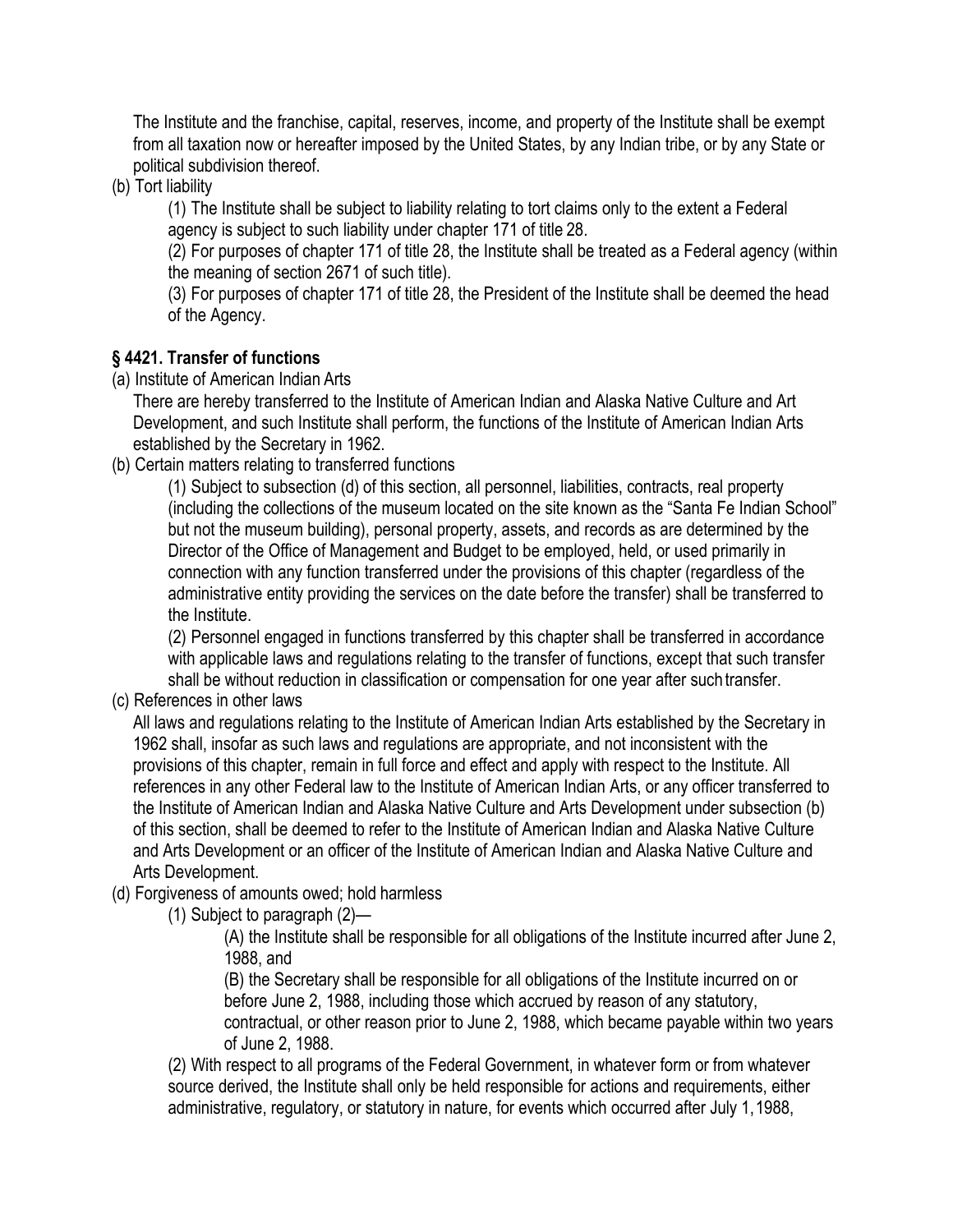including the submission of reports, audits, and other required information. The United States may not seek any monetary damages or repayment for the commission of events, or omission to comply with either administrative or regulatory requirements, for any action which occurred prior to June 2, 1988.

### **§ 4422. Reports**

### (a) Annual report

The President of the Institute shall submit an annual report to the Congress and to the Board concerning the status of the Institute during the 12 calendar months preceding the date of the report. Such report shall include, among other matters, a detailed statement of all private and public funds, gifts, and other items of a monetary value received by the Institute during such 12-month period and the disposition thereof as well as any recommendations for improving the Institute.

(b) Budget proposal

(1) After September 30, 1988 and for each fiscal year thereafter, the Board shall submit a budget proposal to the Congress.

(2) A budget proposal under this subsection shall be submitted not later than April 1 of each calendar year and shall propose a budget for the Institute for the 2 fiscal years succeeding the fiscal year during which such proposal is submitted.

(3) In determining the amount of funds to be appropriated to the Institute on the basis of such proposals, the Congress shall not consider the amount of private fundraising or bequests made on behalf of the Institute during any preceding fiscal year.

#### **§ 4423. Headquarters**

Santa Fe, New Mexico, shall be maintained as the location for the Institute of Indian and Alaska Native Culture and Arts Development. To facilitate this action and the continuity of programs being provided at the Institute of American Indian Arts, the Board may enter into negotiations with State and local governments for such exchanges or transfers of lands and such other assistance as may be required.

### **§ 4424. Compliance with other Acts**

(a) In general

The Institute shall comply with the provisions of—

(1) Public Law 95–341 [\(42 U](http://www.law.cornell.edu/uscode/html/uscode42/usc_sup_01_42.html).S.C. [1996 \[](http://www.law.cornell.edu/uscode/html/uscode42/usc_sec_42_00001996----000-.html), 1996a]), popularly known as the American Indian Religious Freedom Act,

(2) the Archeological Resources Protection Act of 1979 [\(16 U](http://www.law.cornell.edu/uscode/html/uscode16/usc_sup_01_16.html).S.C. [470aa e](http://www.law.cornell.edu/uscode/html/uscode16/usc_sec_16_00000470--aa000-.html)t seq.), and

(3) the division A of subtitle III of title 54.

(b) Criminal laws

All Federal criminal laws relating to larceny, embezzlement, or conversion of the funds or the property of the United States shall apply to the funds and property of the Institute.

(c) Other Federal assistance

(1) Funds received by the institute  $[1]$  pursuant to this chapter  $[2]$  shall not be regarded as Federal money for purposes of meeting any matching requirements for any Federal grant, contract or cooperative agreement.

(2) The Institute shall not be subject to any provision of law requiring that non-Federal funds or other moneys be used in part to fund any grant, contract, cooperative agreement, or project as a condition to the application for, or receipt of, Federal assistance. This subsection shall notbe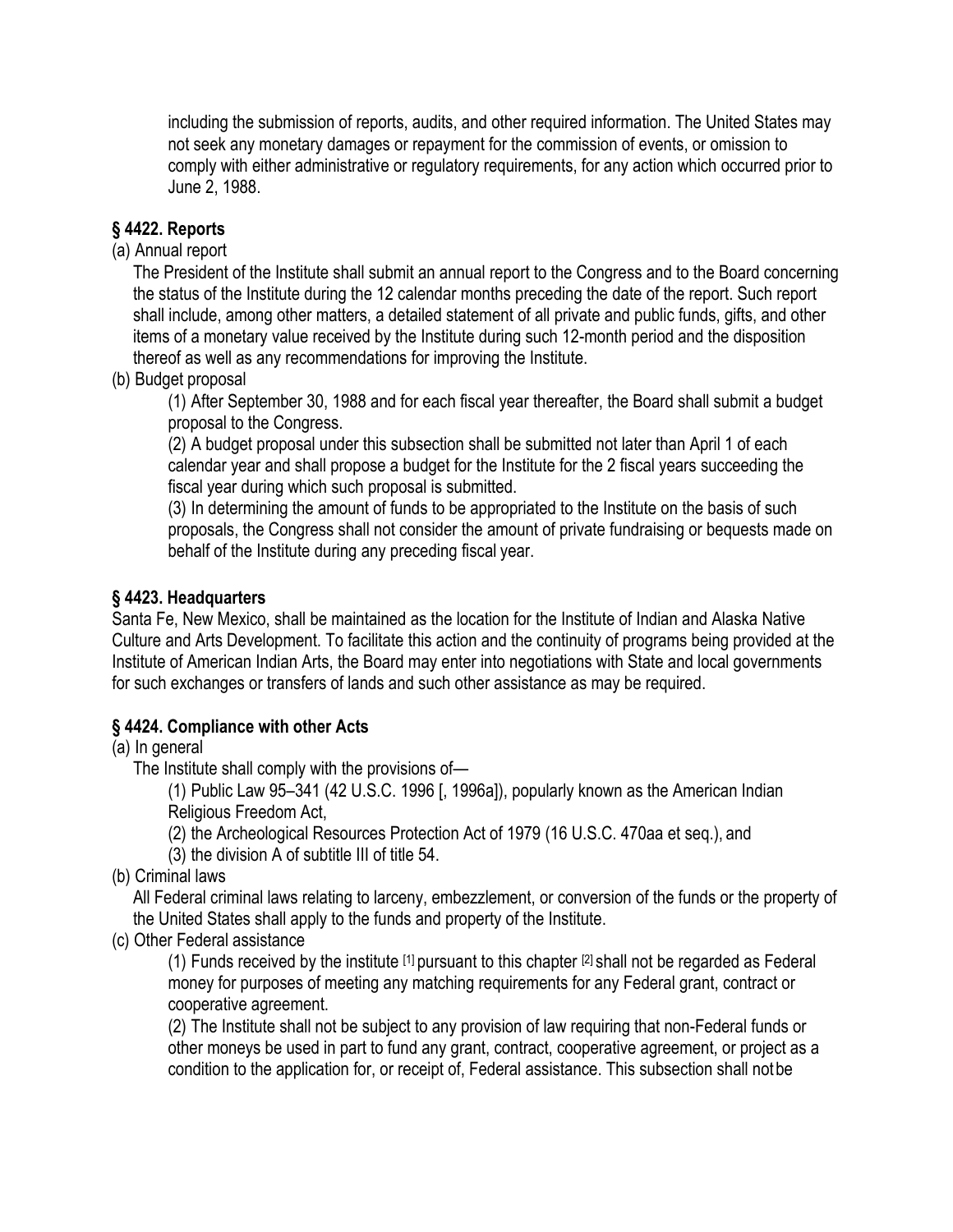construed to effect [\[3\]](http://www.law.cornell.edu/uscode/html/uscode20/usc_sec_20_00004424----000-.html#FN-3) in a negative fashion the review, prioritization, or acceptance of any application or proposal for such a program, solicited or unsolicited.

#### **§ 4425. Endowment programs**

(a) Program enhancement endowment

(1)(A) From the total amount appropriated for this subsection pursuant to section [4451](http://www.law.cornell.edu/uscode/html/uscode20/usc_sec_20_00004451----000-.html) [\(a\) o](http://www.law.cornell.edu/uscode/html/uscode20/usc_sec_20_00004451----000-.html#a)f this title, funds may be deposited into a trust fund maintained by the Institute at a federally insured banking or savings institution.

(B) The President of the Institute shall provide—

(i) for the deposit into the trust fund referred to in subparagraph  $(A)$ —

(I) of a capital contribution by the Institute in an amount equal to the amount of each Federal contribution; and

(II) any earnings on the funds deposited under this paragraph; or (ii) for the reservation for the sole use of the Institute of any noncash, in-kind contributions of real or personal property, which property may at any time be converted to cash, which shall be deposited as a capital contribution into the trust fund referred to in subparagraph (A).

(C) If at any time the Institute withdraws any capital contribution (as described in subparagraph (B)(i)) made by the Institute to the trust fund referred to in subparagraph (A) or puts any property (as described in subparagraph (B)(ii)) to a use which is not for the sole benefit of the Institute, an amount equal to the value of the Federal contribution shall be withdrawn from such trust fund and returned to the Treasury as miscellaneous receipts.

(2) Interest deposited into the trust fund pursuant to paragraph (1)(B)(ii) may be periodically withdrawn and used, at the direction of the Board or its designee, to defray any expense associated with the operation of the Institute, including the expense of operations and maintenance, administration, academic and support personnel, community and student services programs, and technical assistance.

(3) For the purpose of complying with the contribution requirement of paragraph (1)(B), the Institute may use funds or in-kind contributions of real or personal property fairly valued which are made available from any private or tribal source, including interest earned by the funds invested under this subsection. In-kind contributions shall be other than fully depreciable property or property which is designated for addition to the permanent collection of the Museum and shall be valued according to the procedures established for such purpose by the Secretary of the Treasury. For purposes of this paragraph, all contributions, including in-kind and real estate, which are on-hand as of November 29, 1990 and which have been received after June 2, 1988, but which have not been included in computations under this provision shall be eligible for matching with Federal funds appropriated in any fiscal year. All funds transferred to the Institute by the Secretary of the Treasury after June 2, 1988, shall be deemed to have been properly transferred as of July 23, 1992.

(4) Amounts appropriated under section [4451](http://www.law.cornell.edu/uscode/html/uscode20/usc_sec_20_00004451----000-.html) [\(a\) o](http://www.law.cornell.edu/uscode/html/uscode20/usc_sec_20_00004451----000-.html#a)f this title for use under this subsection shall be paid by the Secretary of the Treasury to the Institute as a Federal capital contribution equal to the amount of funds or the value of the in-kind contributions which the Institute demonstrates have been placed within the control of, or irrevocably committed to the use of, the Institute as a capital contribution of the Institute in accordance with this subsection.

(b) Capital improvement endowment

(1) In addition to the trust fund established under subsection (a) of this section, funds may be deposited into a trust fund maintained by the Institute at a federally insured banking or savings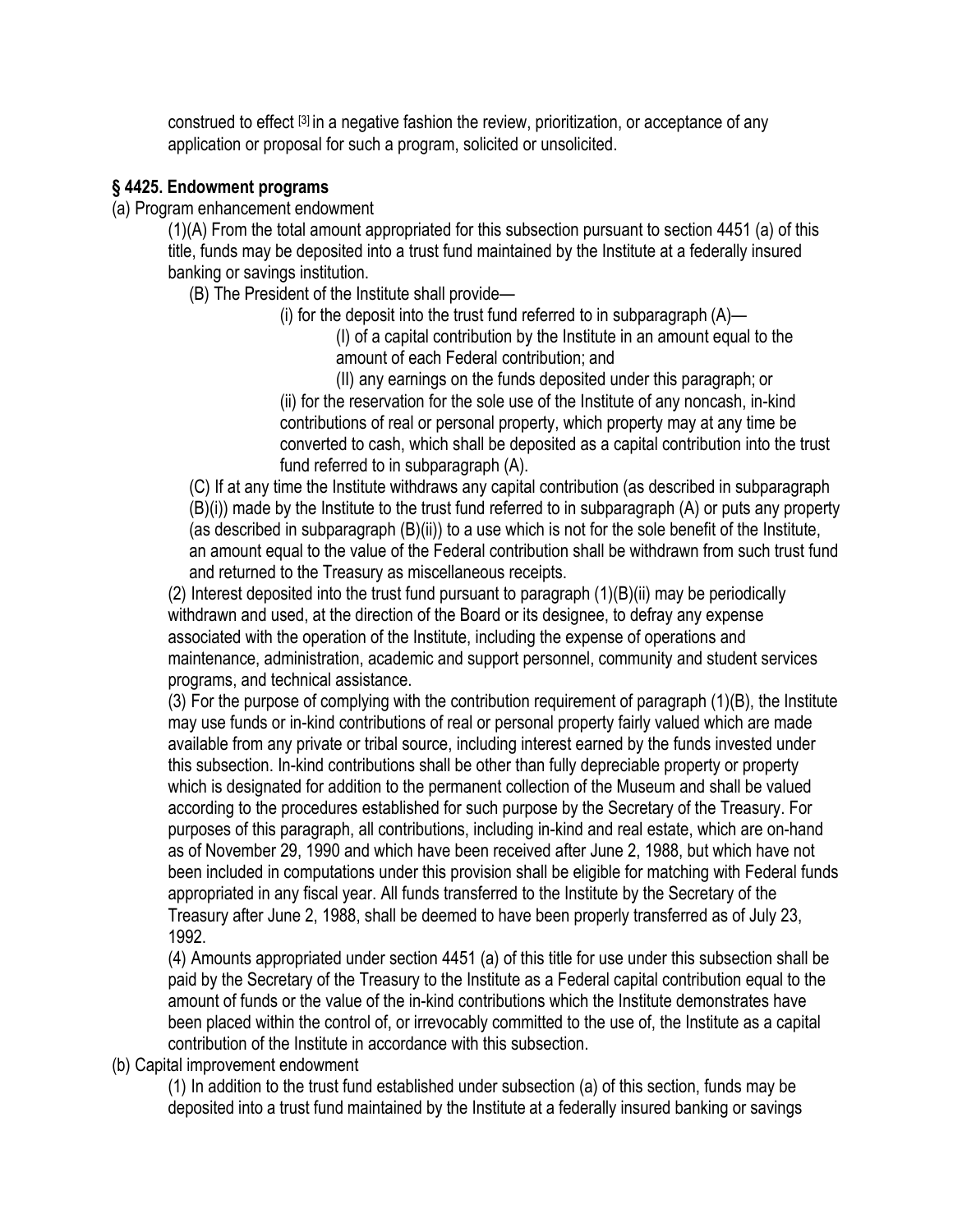institution from the amount reserved for this subsection pursuant to section [4451](http://www.law.cornell.edu/uscode/html/uscode20/usc_sec_20_00004451----000-.html) [\(a\) o](http://www.law.cornell.edu/uscode/html/uscode20/usc_sec_20_00004451----000-.html#a)f this title for the purpose of establishing a separate special endowment for capital improvement (hereafter in this subsection referred to as the "capital endowment fund") to pay expenses associated with site selection and preparation, site planning and architectural design and planning, new construction, materials and equipment procurement, renovation, alteration, repair, and other building and expansion costs of the Institute.

(2) The President of the Institute shall provide for the deposit into the capital endowment fund of a capital contribution by the Institute in an amount equal to the amount of each Federal contribution and any earnings on amounts in the capital endowment fund.

(3) Funds deposited by the Institute as a match for Federal contributions under paragraph (5) shall remain in the capital endowment fund for a period of not less than two years. If at any time the Institute withdraws any capital contribution to the capital endowment fund before the funds have been deposited for this two-year period, an equal amount of the Federal contribution shall be withdrawn from the capital endowment fund and returned to the Treasury as miscellaneous receipts. At the end of the two-year period, the entire principal and interest of the funds deposited for this period, including the Federal matching portion, shall accrue, without reservation, to the Institute and may be withdrawn, in whole or in part, to defray expenses associated with capital acquisition and improvement of the Institute referred to in paragraph (1).

(4) For the purpose of complying with the contribution requirement of paragraph (2), the Institute may use funds which are available from any private, non-Federal governmental, or tribal source. (5) Subject to paragraph (3), amounts appropriated under section [4451](http://www.law.cornell.edu/uscode/html/uscode20/usc_sec_20_00004451----000-.html) [\(a\) o](http://www.law.cornell.edu/uscode/html/uscode20/usc_sec_20_00004451----000-.html#a)f this title for use under this subsection shall be paid by the Secretary of the Treasury to the Institute as a Federal capital contribution equal to the amount which the Institute demonstrates has been placed within the control of, or irrevocably committed to the use of, the Institute and is available for deposit as a capital contribution of the Institute in accordance with this subsection.

(6) For the purpose of complying with the contribution requirement in this subsection, the Institute may use funds or in-kind contributions of real or personal property. For the purposes of this paragraph, all contributions, in-kind and real estate, which are held by the Institute beginning on November 29, 1990, and which were received after June 2, 1988, but which have not been included in their entirety in computations under this section shall be eligible for matching Federal funds appropriated in any year.

(c) General administrative provisions

(1) Funds in the trust funds described in subsections (a) and (b) of this section shall be invested under the same conditions and limitations as funds are invested under section [1065](http://www.law.cornell.edu/uscode/html/uscode20/usc_sec_20_00001065----000-.html) [\(c\)\(2\) o](http://www.law.cornell.edu/uscode/html/uscode20/usc_sec_20_00001065----000-.html#c_2)f this title and the regulations implementing such section (as such regulations were in effect at the time the funds are invested).

(2) No part of the net earnings of the trust funds established under this section shall inure to the benefit of any private person.

(3) Any amounts deposited in a trust fund authorized under subsection (a) of this section may be used to secure loans procured for the purposes of constructing or improving Institutefacilities. (4) The President of the Institute shall provide for such other provisions governing the trust funds established under this section as may be necessary to protect the financial interest of the United States and to promote the purpose of this chapter as agreed to by the Secretary of the Treasury and the Board or its designee, including recordkeeping procedures for the investment of funds received under the trust fund established under subsection (b) of this section and such other recordkeeping procedures for the expenditure of accumulated interest for the trust fundunder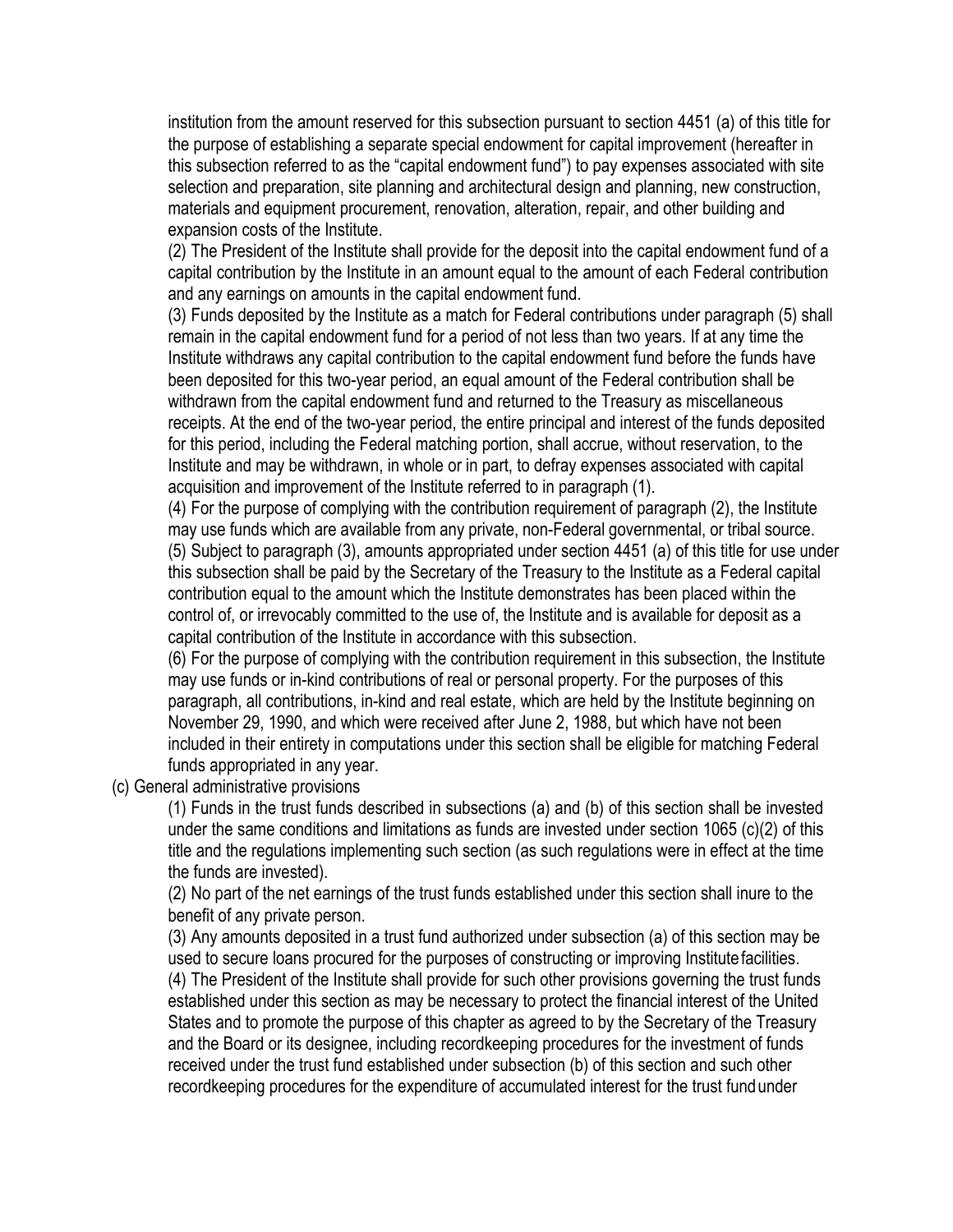subsection (a) of this section as will allow the Secretary of the Treasury to audit and monitor activities under this section

### **§ 4426. Provision of facilities**

(a) Plan

The Board shall prepare a master plan on the short- and long-term facilities needs of the Institute. The master plan shall include evaluation of all facets of existing Institute programs, including support activities and programs and facilities. The master plan shall include impact projections for the Institute's move to a new campus site. This master plan shall evaluate development and construction requirements (based on a growth plan approved by the Board), including (but not limited to) items such as infrastructure and site analysis, development of a phased plan with architectural and engineering studies, cost projections, landscaping, and related studies which cover all facets of the Institute's programs and planned functions.

(b) Deadline for transmittal

The plan required by this subsection shall be transmitted to Congress no later than 18 months after July 23, 1992. Such plan shall include a prioritization of needs, as determined by the Board.

#### **§ 4441. Program for Native Hawaiian and Alaska Native culture and arts development** (a) In general

The Secretary of the Interior is authorized to make grants for the purpose of supporting programs for Native Hawaiian or Alaska Native culture and arts development to any private, nonprofit organization or institution which—

(1) primarily serves and represents Native Hawaiians or Alaska Natives, and

(2) has been recognized by the Governor of the State of Hawaii or the Governor of the State of Alaska, as appropriate, for the purpose of making such organization or institution eligible to receive such grants.

(b) Purpose of grants

Grants made under subsection (a) of this section shall, to the extent deemed possible by the Secretary and the recipient of the grant, be used—

(1) to provide scholarly study of, and instruction in, Native Hawaiian or Alaska Native art and culture,

(2) to establish programs which culminate in the awarding of degrees in the various fields of Native Hawaiian or Alaska Native art and culture, or

(3) to establish centers and programs with respect to Native Hawaiian or Alaska Native art and culture that are similar in purpose to the centers and programs described in subsections (b) and (c) of section [4417 o](http://www.law.cornell.edu/uscode/html/uscode20/usc_sec_20_00004417----000-.html)f this title.

(c) Management of grants

(1) Any organization or institution which is the recipient of a grant made under subsection (a) of this section shall establish a governing board to manage and control the program with respect to which such grant is made.

(2) For any grants made with respect to Native Hawaiian art and culture, the members of the governing board which is required to be established under paragraph (1) shall—

(A) be Native Hawaiians or individuals widely recognized in the field of Native Hawaiian art and culture,

(B) include a representative of the Office of Hawaiian Affairs of the State of Hawaii,

(C) include the president of the University of Hawaii,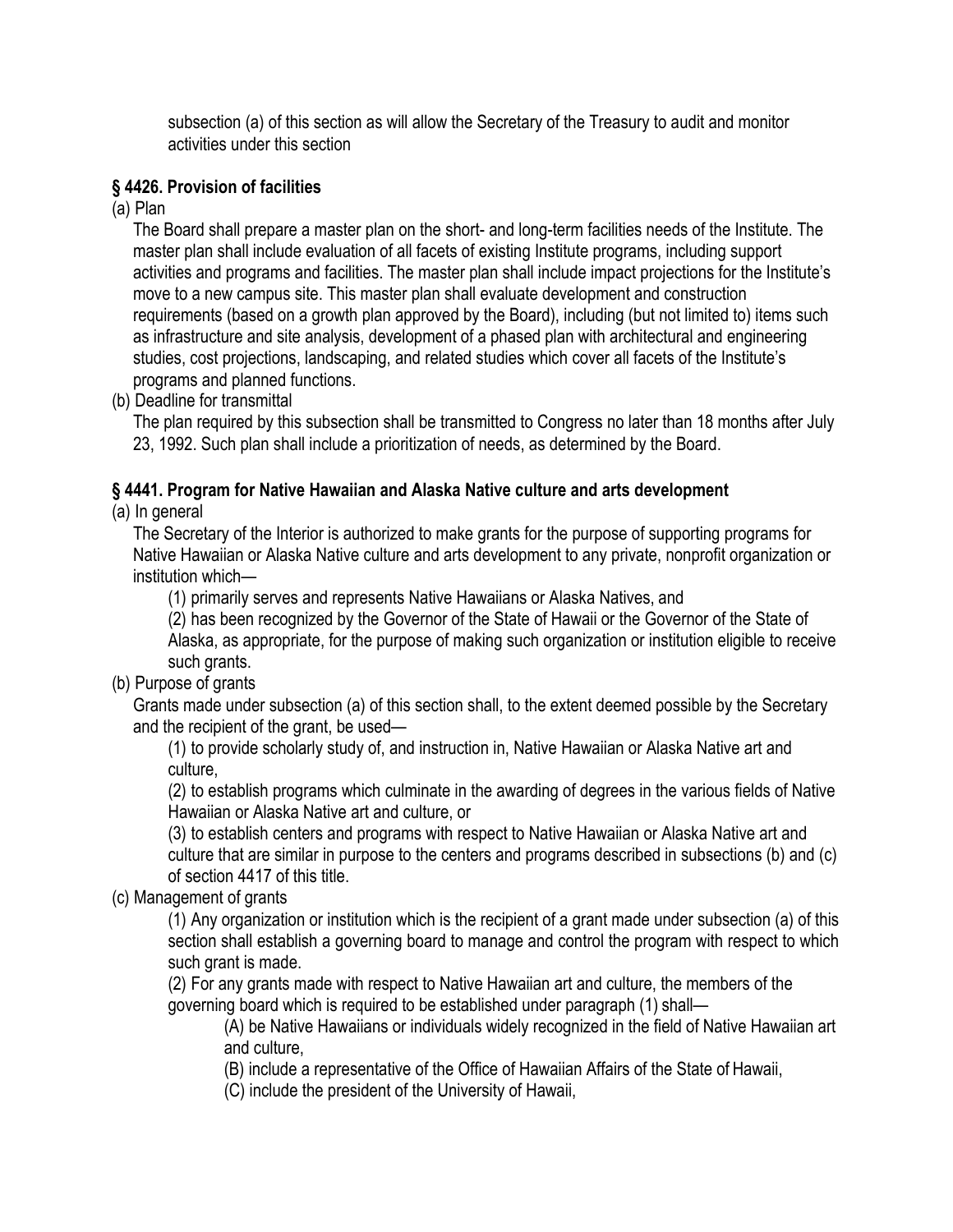(D) include the president of the Bishop Museum, and

(E) serve for a fixed term of office.

(3) For any grants made with respect to Alaska Native art and culture, the members of the governing board which is required to be established under paragraph (1) shall—

(A) include Alaska Natives and individuals widely recognized in the field of Alaska Native art and culture,

(B) represent the Eskimo, Indian and Aleut cultures of Alaska, and

(C) serve for a fixed term.

## **§ 4442. Administrative provisions**

(a) Payments

The Secretary may award grants under this subchapter in installments, in advance, or by way of reimbursement and may make necessary adjustments in payments of grants on account of overpayments or underpayments.

(b) Recovery of overpayments

(1) If the Secretary or a court of competent jurisdiction finds that—

(A) any person—

(i) has—

(I) made, or has caused to be made by another, a false statement or representation of a material fact knowing it to be false, or

(II) knowingly failed, or caused another to fail, to disclose a material fact; and

(ii) as a result of such action, has received any funds under this subchapter which such person would not have otherwise received, or

(B) any person misappropriates any funds paid by the Secretary under this subchapter, such person shall be liable to repay the amount of such funds to the United States. Any such finding by the Secretary may be made only after an opportunity for a fairhearing.

(2) Any amount repaid under this subsection shall be returned to the general fund of the Treasury of the United States.

(c) Penalties

Whoever—

(1) makes a false statement of a material fact knowing it to be false, or knowingly fails to disclose a material fact, for the purpose of obtaining or increasing for such person or for any other person any payment of funds provided under this subchapter, or

(2) misappropriates any funds provided under this subchapter,

shall be fined not more than \$1,000 or imprisoned for not more than one year, or both.

## **§ 4451. Authorization of appropriations**

(a) Subchapter I

(1) There are authorized to be appropriated for each fiscal year such sums as may be necessary to carry out the provisions of subchapter I of this chapter.

(2) Funds appropriated under the authority of paragraph (1) shall remain available without fiscal year limitation.

(3) Except as provided for amounts subject to section [4425](http://www.law.cornell.edu/uscode/html/uscode20/usc_sec_20_00004425----000-.html) [\(d\)](http://www.law.cornell.edu/uscode/html/uscode20/usc_sec_20_00004425----000-.html#d) [\[1\]](http://www.law.cornell.edu/uscode/html/uscode20/usc_sec_20_00004451----000-.html#FN-1) of this title, amounts appropriated under the authority of this subsection for fiscal year 1989, and for each succeeding fiscal year, shall be paid to the Institute at the later of